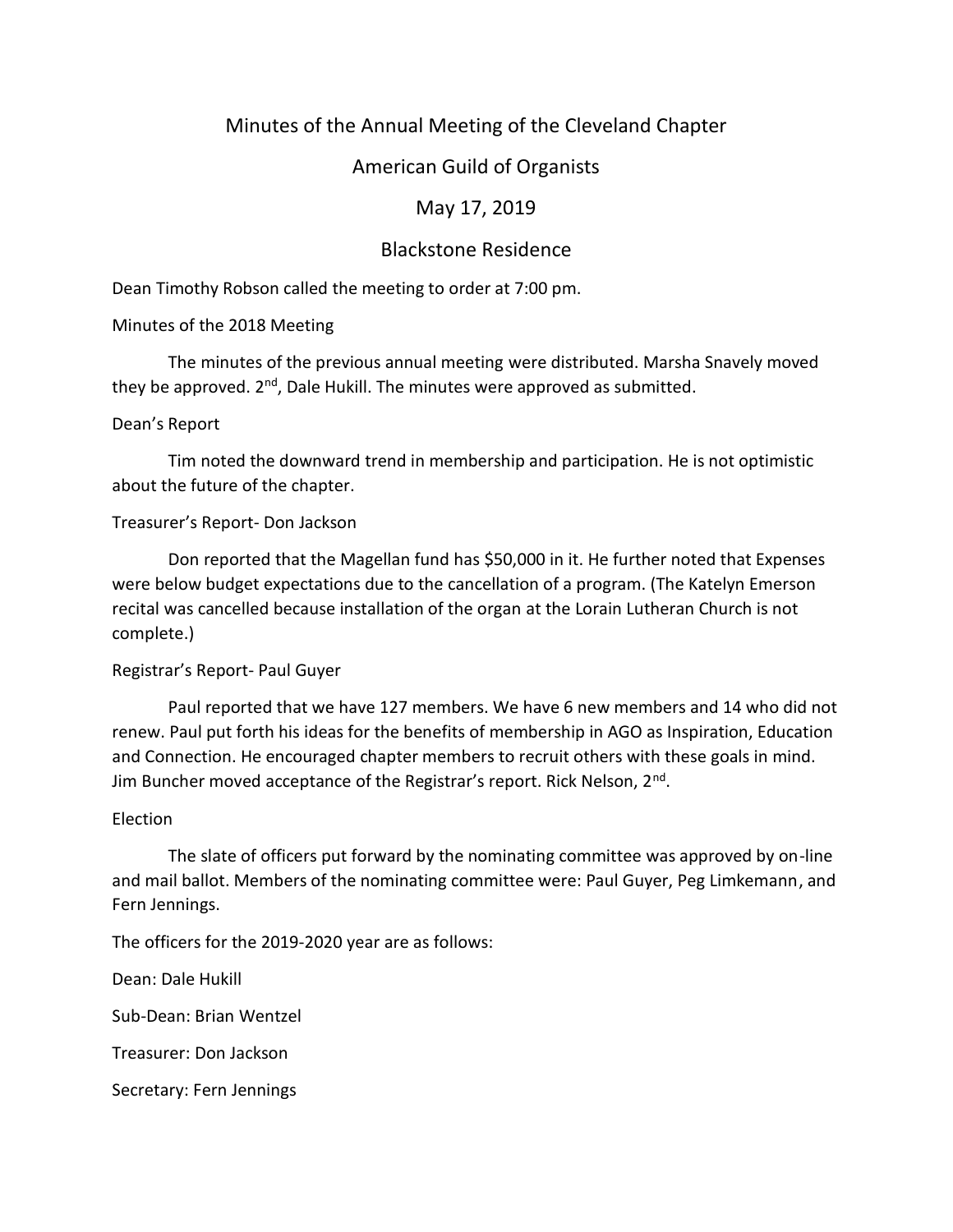Executive Committee Members for the three- year term ending 2022:

Lesley Adams

Jan Jones

Jimmy Madsen

Tim Robson installed the new officers whose terms begin July 1 of this year.

The meeting was adjourned at 7:08pm.

Members joined the large audience for the program "An Evening at Notre Dame- The Music of Louis Vierne" presented by organists Todd Wilson, Nicole Keller, and Hannah Koby and the Trinity Cathedral Choir with cellist Richard Narroway. Michael Barone provided spoken reflections about Vierne and Notre-Dame.

This concert was made more poignant by the large fire at Notre Dame on April 15 of 2019. The program was excellent and well received by the audience. Todd Wilson played "A Vierne Organ Sonata" made up of movements from Vierne's Symphonies and the Pieces de Fantaisie. Narroway, with Keller at the piano played Vierne's Sonata for Cello and Piano, Op. 27. The choir, with Wilson conducting and Keller at the organ, sang the Messe Solennele, Op. 16. The concert ended with a performance of the Final from Symphonie I, played by Hannah Koby.

Many thanks are owed to Dr. and Mrs. Blackstone for opening up their beautiful home and organ for this gala presentation. The program was supported by them, the AGO, the Charles H. Teare and Clifford K. Kern Music Fund and Music & Art at Trinity Cathedral.

Submitted by Fern Jennings, Secretary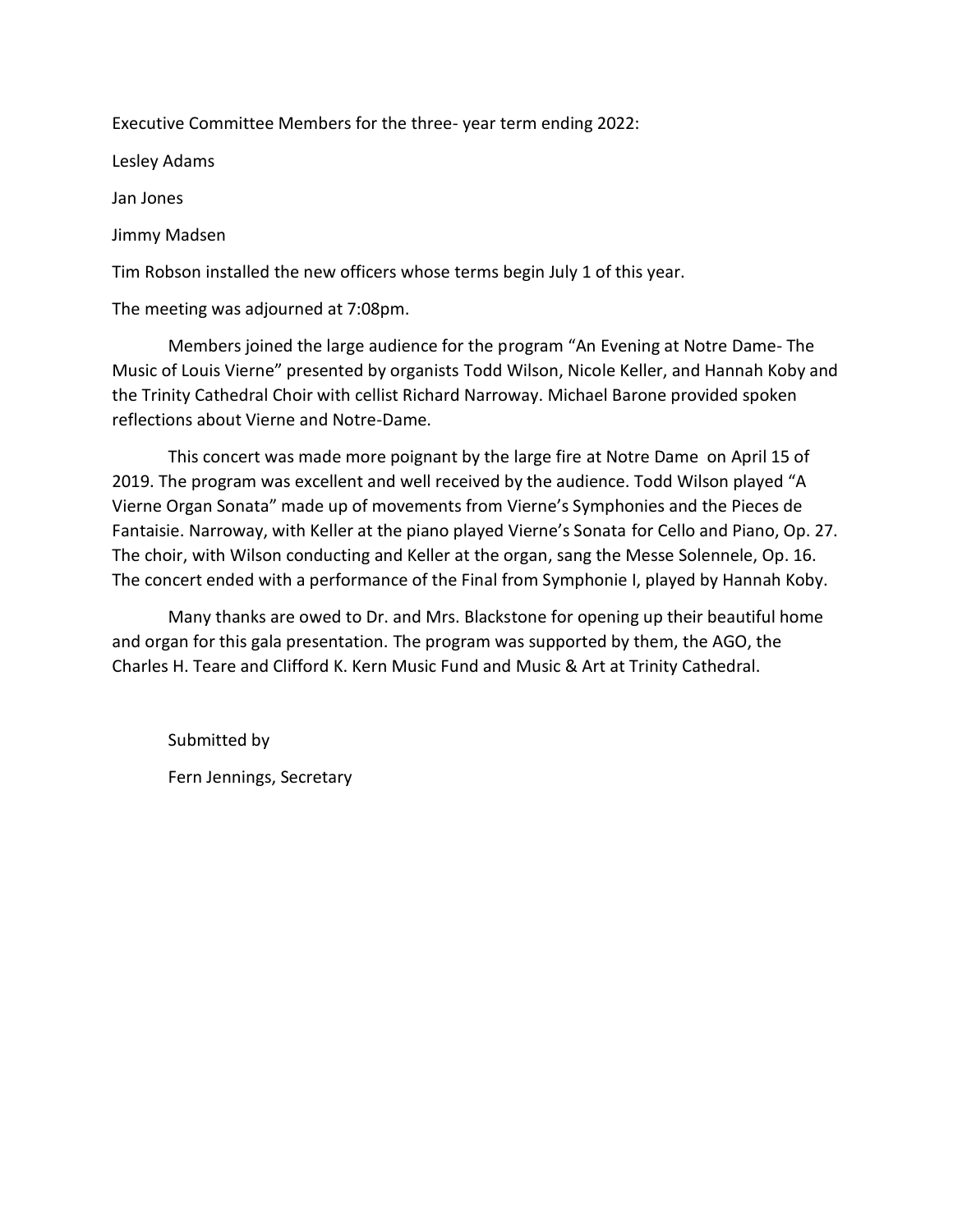# **CLEVELAND CHAPTER, AGO Statement of Activity December 6, 2018 to May 17, 2019**

|                            |                               |                    | 2018-19   | 2018-19                |                          |
|----------------------------|-------------------------------|--------------------|-----------|------------------------|--------------------------|
|                            |                               | <b>This Period</b> | Total \$  | <b>Budget</b>          |                          |
| <b>INCOME</b>              |                               |                    |           |                        |                          |
|                            | <b>Membership Dues</b>        | 494.00             | 4,158.00  | 4200                   |                          |
|                            | Fees/Donations at Programs    | 100.00             | 100.00    | 0                      | Quimby registrations     |
|                            | Interest/Dividends            | 222.26             | 222.26    | 175                    |                          |
|                            | Other                         |                    |           |                        |                          |
|                            | <b>Dedicated Income</b>       |                    |           |                        |                          |
|                            | <b>Programming Gifts</b>      |                    | 2,054.00  | 2100                   |                          |
|                            | Scholarship Gifts             |                    | 115.00    | 300                    |                          |
|                            | <b>Competition Gifts</b>      |                    |           |                        |                          |
|                            | <b>TOTAL INCOME</b>           | 816.26             | 6,649.26  | 6775                   |                          |
| <b>EXPENSES</b>            |                               |                    |           |                        |                          |
|                            | Dues to National/duals        |                    | 205.00    | 205                    |                          |
|                            | <b>Chapter Programs</b>       | 1,670.07           | 2,346.07  | 3500                   |                          |
|                            | Office/ Misc. Admin.          | 50.00              | 68.00     | 100                    | Ohio annual registration |
|                            | Dean's Expense                |                    |           | 100                    |                          |
|                            | Website                       | 225.00             | 225.00    | 300                    | annual hosting           |
|                            | <b>AGO Annual Fund</b>        | 500.00             | 500.00    | 500                    |                          |
|                            | Scholarships                  |                    |           | 500                    |                          |
|                            | <b>Quimby Competition</b>     | 1,500.00           | 1,500.00  | 1500                   |                          |
|                            | Pipe Dreams sponsorship       |                    | 1,954.00  | 1954                   |                          |
|                            | <b>Projector for Concerts</b> |                    |           | 500                    |                          |
|                            | Other/Contingency             |                    |           | 0                      |                          |
|                            | <b>TOTAL EXPENSE</b>          | 3,945.07           | 6,798.07  | 9159                   |                          |
| <b>NET INCOME</b>          |                               | $-3,128.81$        | $-148.81$ | $-2384$                |                          |
|                            | Transfers from/to Investments | 0.00               | 0.00      | $\mathbf 0$            |                          |
| <b>ADJUSTED NET INCOME</b> |                               | $-3,128.81$        | $-148.81$ | $-2384$                |                          |
| <b>Account Balances</b>    |                               |                    |           |                        |                          |
|                            | Checking                      | 2,631.53           |           |                        |                          |
|                            | Savings                       | 4,210.29           |           |                        |                          |
|                            | <b>Fidelity Market Value</b>  | 51,022.29          | 4,155.16  | net change since Dec 5 |                          |
|                            |                               |                    |           |                        |                          |

*For member information only, not for distribution.*